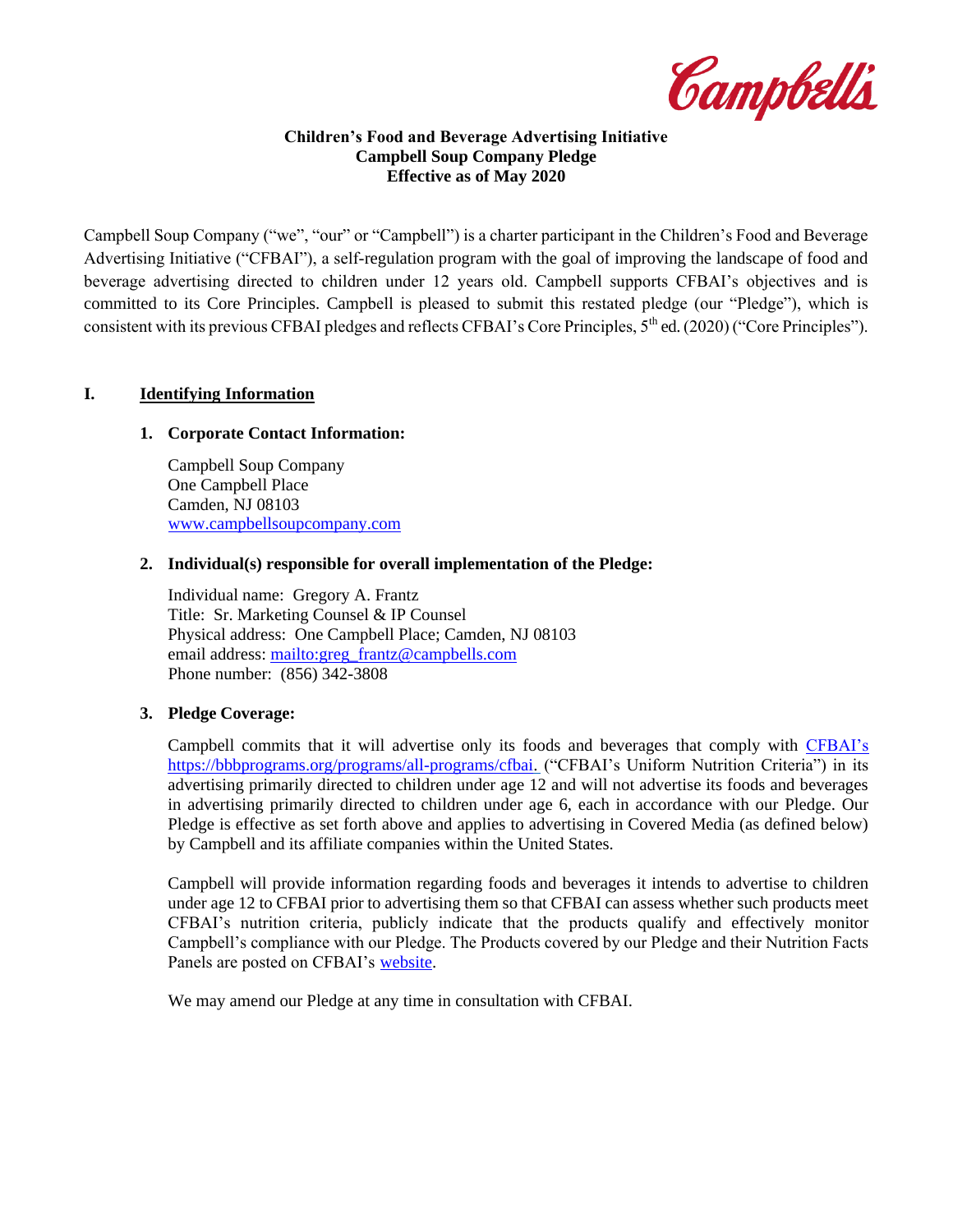## **II. Core Principles**

### **1. Advertising Primarily Directed to Children under Age 12**

Campbell commits that advertising for its foods and beverages that is primarily directed to children under age 12 in Covered Media will be for foods and beverages that meet CFBAI's Uniform Nutrition Criteria.

# **2. Covered Media**

Campbell's Pledge applies to the following media ("Covered Media"):

- Television
- Radio
- Print
- Internet/Digital media, including but not necessarily limited to:
	- Campbell-owned websites
	- Third**-**party websites, including display, banner, pop-up, audio or video advertising[1](#page-1-0)
	- Mobile apps or mobile media, including advertising on phones, laptops, tablets, other personal digital devices, in whatever form, including email, text, IM or SMS messaging
- Platforms (*e.g.*, YouTube) that may have content or channels that are primarily directed to children under age  $12<sup>2</sup>$  $12<sup>2</sup>$  $12<sup>2</sup>$
- Video and computer games that are primarily directed to children under age 12
- DVDs of movies that are rated "G" whose content is primarily directed to children under age 12 and other DVDs whose content is primarily directed to children under age 12
- Word of mouth[.](#page-1-2) $3$

#### **3. Product Placements**

Campbell commits to not paying for or actively seeking to place its foods or beverages into third- party program or editorial content of any medium primarily directed to children under age 12 to promote the sale of those products[.](#page-1-3)<sup>4</sup>

<span id="page-1-0"></span> $1$ User-generated content that is not under the control of Campbell is not covered by the Core Principles.

<span id="page-1-1"></span> $2\,$  As provided in the Core Principles, advertising on a platform that uses valid age verification to restrict access presumptively is not primarily directed to children under 12 years old.

<span id="page-1-2"></span> $3$  Word of mouth advertising refers to advertising primarily directed to children where a participant provides incentives (financial or otherwise), product samples or other support to individuals or groups who are not employees to encourage such individuals or groups to discuss Campbell's branded foods or beverages.

<span id="page-1-3"></span> $4$  As provided in the Core Principles, the term "product placement" contemplates the insertion of a product into entertainment/editorial programming in an incidental, prop-like manner. Although the product is visible, it is not incorporated into the script, story line, dialogue or action of the scene in an integral way. The incidental nature of the product's incorporation in the entertainment content distinguishes product "placement" from product "integration."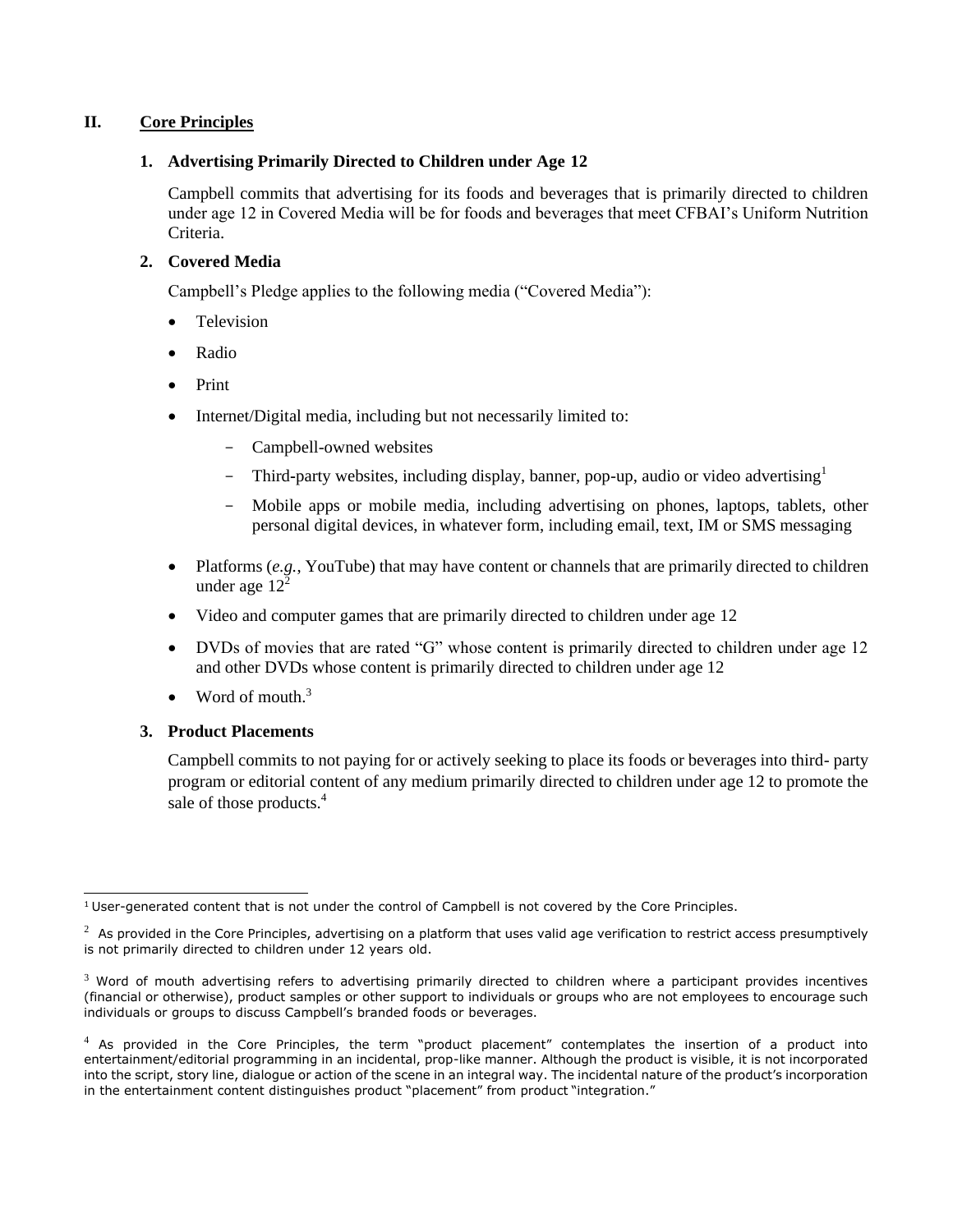### **4. Product Integrations**

Campbell commits that the paid for or actively sought integration of its foods or beverages in any medium primarily directed to children under age 12, including in interactive games or other digital content, will promote only foods or beverages that meet CFBAI's Uniform Nutrition Criteria.

## **5. Influencers**

Campbell commits to use influencers to promote its foods and beverages in communications primarily directed to children under age 12 only if those foods or beverages meet CFBAI's Uniform Nutrition Criteria.

## **6. Licensed Characters, Celebrities and Movie Tie-Ins**

Campbell commits that its use of third-party licensed characters, celebrities (including athletes) and movie tie-ins in advertising primarily directed to children under 12 years old will be consistent with its advertising commitments set forth above[.](#page-2-0)<sup>5</sup>

## **7. Advertising in Elementary Schools**

Campbell commits to not advertise its branded foods or beverages to children in elementary schools, from pre-K through  $6<sup>th</sup>$  grade. This includes, but is not limited to, advertising on or through the following items:

- Posters
- Scoreboards
- School buses
- Pencils, book covers and other school supplies offered for sale in school
- Textbooks
- Tray liners, cups, napkins, plates
- Coolers
- Food samples and taste tests<sup>[6](#page-2-1)</sup>

Our Pledge does not apply to displays of foods and beverages that identify foods that are for sale; fundraising support; public service messaging; curriculum materials; items given to school administrators for their personal use; charitable donations or sponsorships.

# **III. Definitions of Child-Directed Advertising**

Campbell will use the following criteria to define advertising primarily directed to children and to demonstrate compliance with CFBAI's Core Principles.

**Measured media**. For measured media, Campbell will define "advertising primarily directed to children" as advertising for which children ages 2-11 constitute  $30\%$  $30\%$ <sup>7</sup> or more of the expected audience (the "audience

<span id="page-2-0"></span><sup>&</sup>lt;sup>5</sup> Our Pledge does not apply to other marketing channels, such as point-of-sale materials or packaging (provided that the packaging does not appear in advertising primarily directed to children under age 12). Our Pledge also does not apply to the use of Campbell-owned characters.

<span id="page-2-1"></span> $6$  Our Pledge does not restrict schools from conducting food or beverage taste tests to assess what foods or beverages to offer for sale at school.